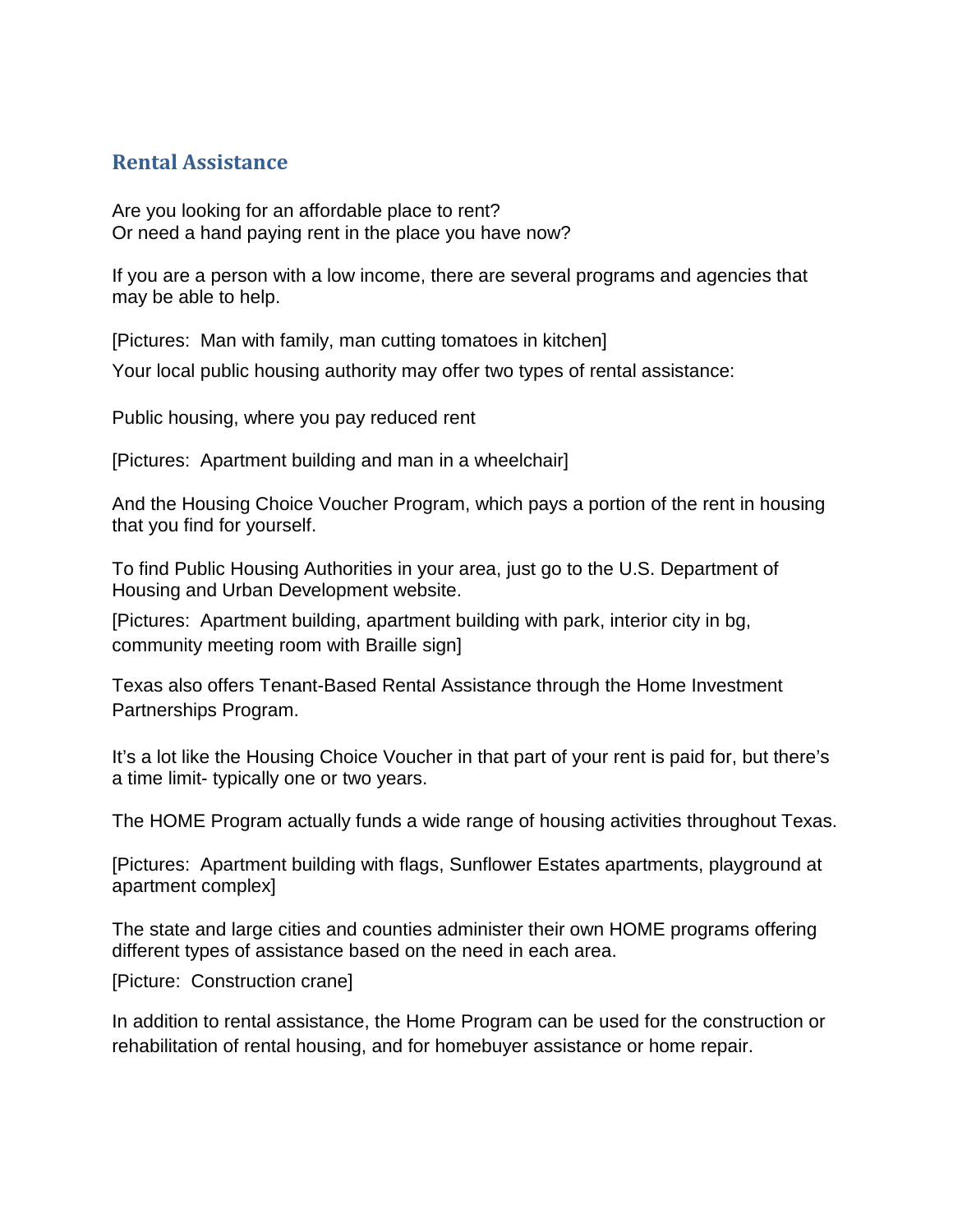[Pictures: woman with disability sitting in recliner in her living room and Windmill Apartments]

By state law, 5% of Texas Department of Housing and Community Affairs' HOME Program funds must serve persons with disabilities.

95% of HOME Program funds must go to rural areas.

[Picture: Local community leaders at groundbreaking ceremony]

The Texas Department of Housing and Community Affairs HOME Program is offered through local governments or organizations.

To learn more about rental assistance in your area, check out the "Help for Texans" website: [www.tdhca.state.tx.us/texans.htm.](http://www.tdhca.state.tx.us/texans.htm)

- 1. Select 'Rent Help'
- 2. Enter your city or county
- 3. Select 'Find Help'

[Onscreen text: Michael Goodwin, member, Housing and Health Services Coordination Council]

MIKE: I have spent since 1986 in the affordable housing arena, most of it deep subsidy HUD housing but I've also done a lot of bond and a few tax credits.

The Tax Credit Program is probably – it is – the largest housing development program for affordable housing in the country.

There are strict requirements that you have to meet. Your residents have to certify their incomes every year to show that they are within a certain income limit to be eligible to live in that property.

The whole theory behind the tax credit housing is that a portion of that property will be dedicated to persons of low and moderate income.

[Pictures: Playground at apartment complex, apartment complex with swimming pool, accessible bathroom, swimming pool with wheelchair ramp into the water, apartment complex with swimming pool]

CAMERON: The Housing Tax Credit Program really facilitates a private public partnership with an on-going compliance requirement so that maintenance of the property is very important.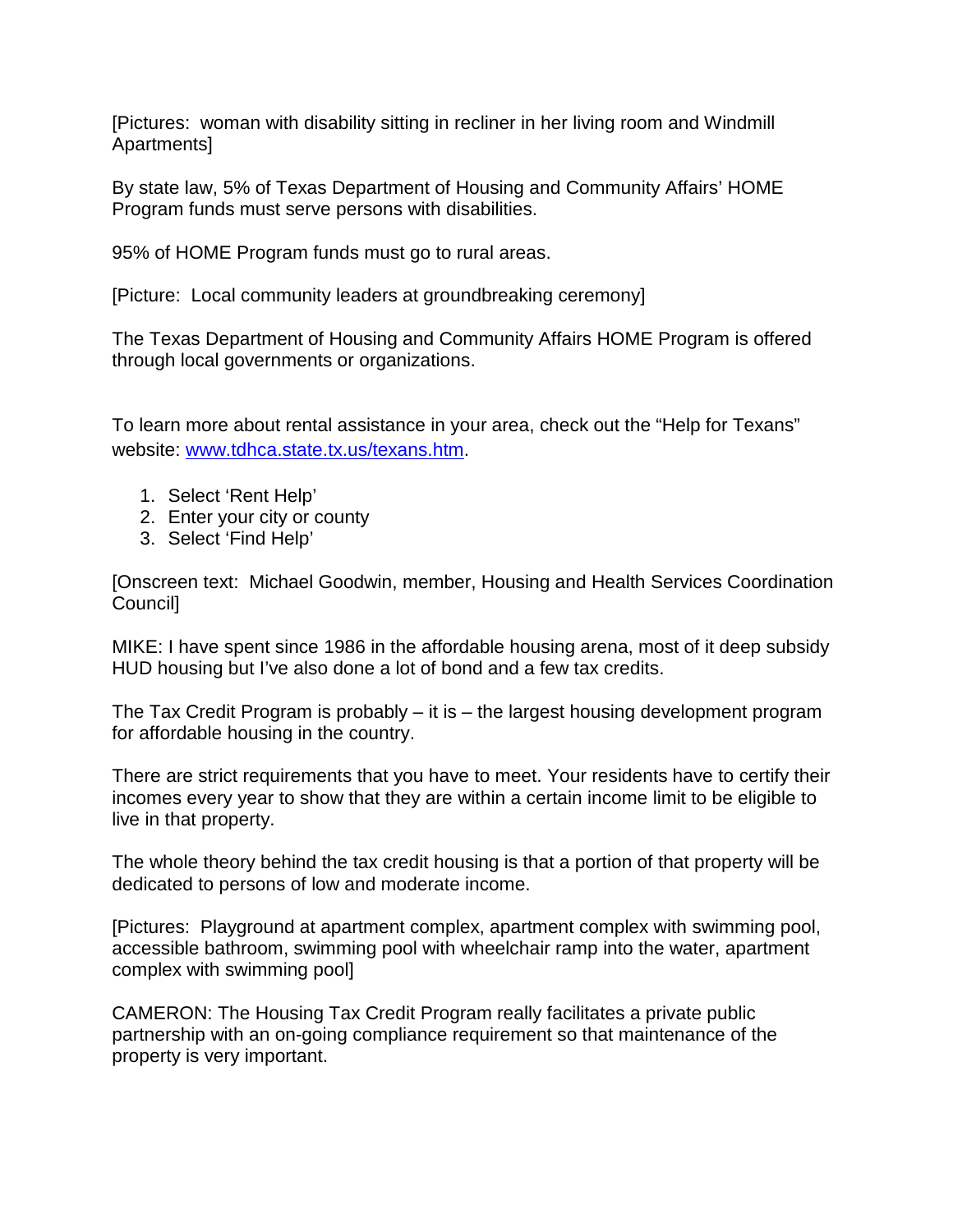5% of the units must be constructed to be accessible for persons with disabilities. The common areas must be constructed to be accessible.

Folks that participate in our programs take a lot of pride in constructing developments that are really high quality, that provide really great affordable housing opportunities to folks that wouldn't otherwise have those opportunities.

There are other sources of funding for affordable multifamily housing.

There's the U.S. Department of Agriculture Rural Development and the U.S. Department of Housing and Urban Development, Section 202 Supportive Housing for the Elderly Program.

There's the HOME Program, the Multi-Family Bond Program, and the Affordable Housing Program through Federal Home Loan Banks.

Publicly funded multifamily housing is also offered by the U.S. Department of Housing and Urban Development.

[Onscreen text: Walter Moreau, Executive Director, Foundation Communities]

WALTER: Our mission is really to create beautiful, high quality, affordable housing for working families, also supportive housing for folks that have been homeless, really helping them get back on their feet. We want to create an environment where people are proud of where they live. There's a sense of community – where they really have the opportunity to succeed.

Typical projects take ten layers of funding, tapping into Tax Credits or city bond funds or HOME funds or CDBG, Home Loan Bank Grants. As a non-profit we do a lot of fundraising so we have foundation support and individual donations that help to underwrite the services. It's kind of like trying to go fix a really nice fresh meal for a dinner party and buying all your ingredients and you have to only go to one store to get each ingredient and each store is only open one day a year.

[Video: Walter walks through apartment complex under construction]

Some programs offer the opportunity to receive on-site or off-site support services in addition to rental assistance.

This is called Service-Enriched Housing.

WALTER: Our model is not just a beautiful apartment but also support services on-site, right at peoples' doorsteps. We've created programs of education programs, healthy living programs, financial stability programs… As a non-profit we don't want to just provide a cheap apartment. We really want to give people the tools that they can access to improve their lives and really be successful.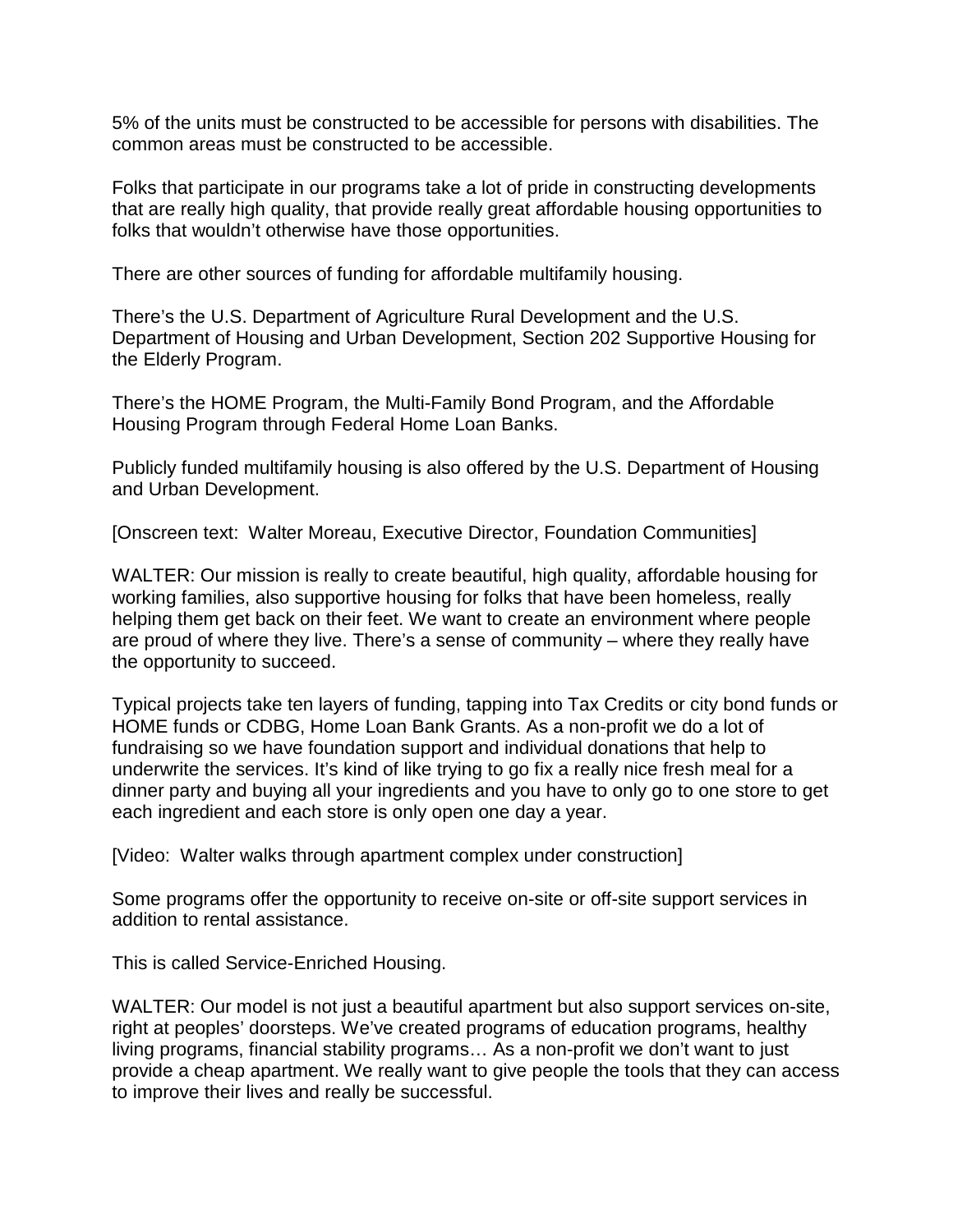Project Access combines affordable housing with support services for people who want to transition from institutions into the community.

While income requirements are the same as those set for the Housing Choice Voucher Program, an applicant must also be eligible to receive support services.

[Onscreen text: Craig, participant, Service-Enriched Housing]

CRAIG: Oh it's quiet. I've got freedom. I don't have to wait on anybody to come and help me do something. I've got a routine established here where the aide comes and while she's here we do certain things that get me ready for the day. And I'm mobile around the apartment. I've got the freedom to get some ice water or a glass of orange juice if I feel like it.

[Video: Craig uses walker to go to his kitchen]

Two years ago I crushed my tibia, fibula, and ankle and I moved out of my apartment and I moved into a nursing home cause I couldn't walk. So they did everything for me. That was kind of the picture of my world. The social worker came in one day and said, "I think you need to leave. There's a program that is available for people who live at a nursing home and want to go back into the community. Would that be something that you're interested in?" And I said, "Yes but not today." [laughs]

[Video: Craig pours himself some orange juice]

I see this as a long-term thing for me. The size is perfect. It's not too much to take care of and someone helps me take care of it. If I'm having a wheelchair day I can do that without panicking – I'm not going to be able to get out of the bedroom or out that door. So it's set up to meet all of my needs. So I see this as a long-term setting for me.

[Video: Craig drinks his orange juice]

Project Access is a partnership between the Texas Department of Housing and Community Affairs and Texas Health and Human Service Agencies.

Find your Local Authority through the Texas Department of Aging and Disability Services "Help for Texans" website: <http://www.dads.state.tx.us/services/listofservices.html>

Find the Relocation Specialist for your area here:

[http://www.dads.state.tx.us/providers/NF/secqreferrals/index.html#contractors](http://www.dads.state.tx.us/providers/NF/secqreferrals/index.html%23contractors)

If you are in a nursing home, you can reach a Relocation Specialist through a social worker.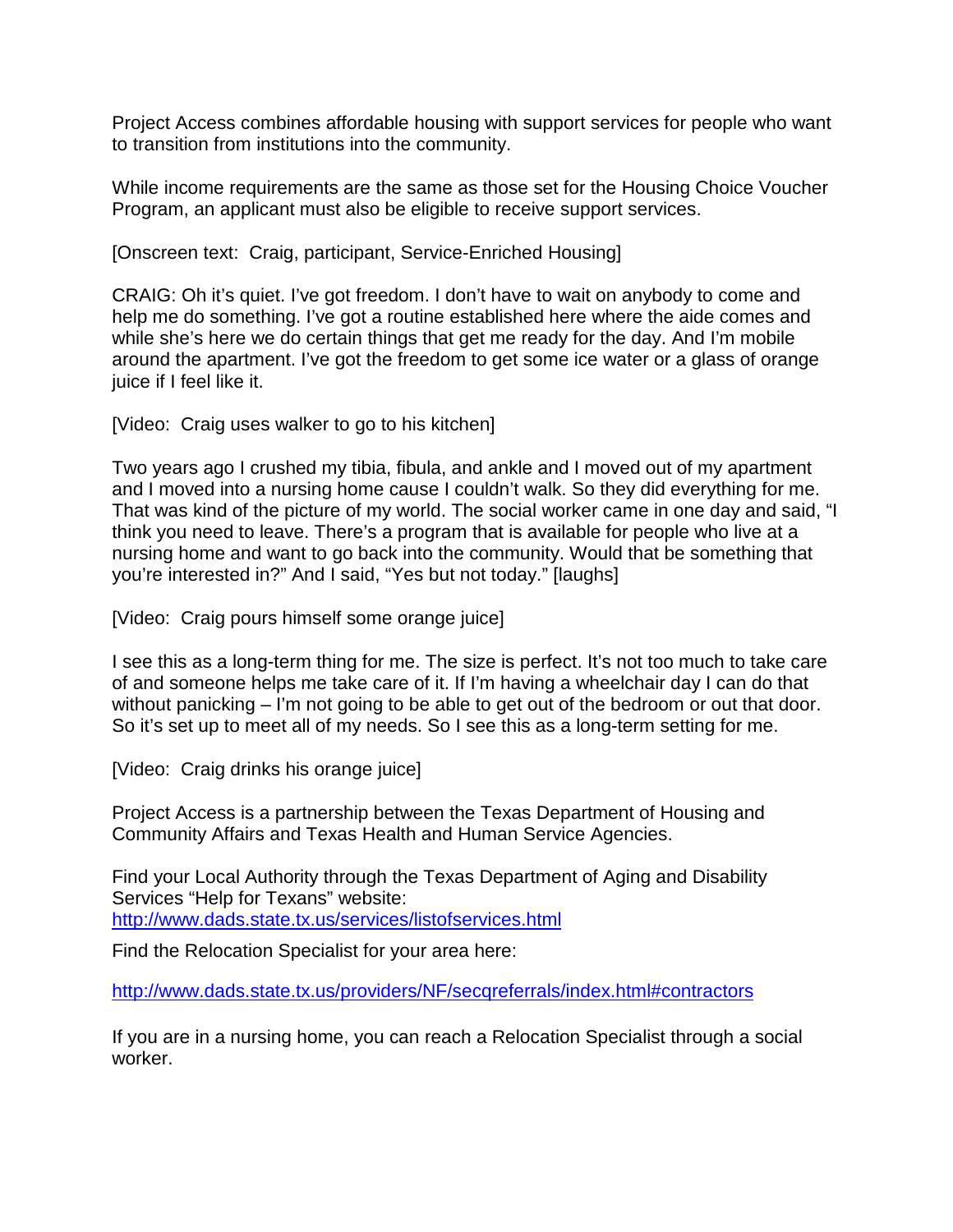For more information, search for your Local Mental Health Authority on the Texas Department of State Health Services website: [http://www.dshs.state.tx.us/mhservices](http://www.dshs.state.tx.us/mhservices-search)[search](http://www.dshs.state.tx.us/mhservices-search)

For people with disabilities living in institutions, youth with disabilities who are exiting the state's foster care system, and those with a serious mental illness, there's the Section 811 Project Rental Assistance Demonstration Program.

[Onscreen text: Jacob, participant, Service-Enriched Housing]

[Video: Jacob walking down the stairs of his apartment building]

JACOB: It's very very grateful that I have my own apartment than living at the shelter because there's always kids coming in and out in the shelter and always coming to your roommate's room or something, so it gave me a lot of good privacy over here at the apartments.

How can I say this… it's like you're alone. And that's how I felt when I was living at the shelter. I felt so alone because I didn't have my family with me. And it was just hard on me. I would cry every day and everything but I got through it – went to high school, finished high school.

I'm here, safe. And that's how I look at it. These apartments really saved my life.

JACOB'S GRANDMOTHER: Bye baby. I love everything you've been doing for yourself baby.

[Pictures: Red playground of apartment complex in El Paso, apartment complex in San Antonio, man in a wheelchair grilling]

The Austin, Dallas and Houston greater metropolitan areas, as well as Brownsville/Harlingen, El Paso, McAllen and San Antonio/New Braunfels may have properties that offer Section 811 housing.

Anyone interested in Section 811 must meet certain income requirements and be eligible to receive support services offered by the state of Texas.

[Pictures: Man at mailbox and man in wheelchair in apartment]

Staff will be available to train and work with both renters and property managers.

For more information on this demonstration project contact the Texas Department of Housing and Community Affairs at 1-800-525-0657

[Pictures: Veteran with family, veteran, woman veteran with playing with child, veteran sitting at his kitchen table, veteran sitting on his sofa smiling]